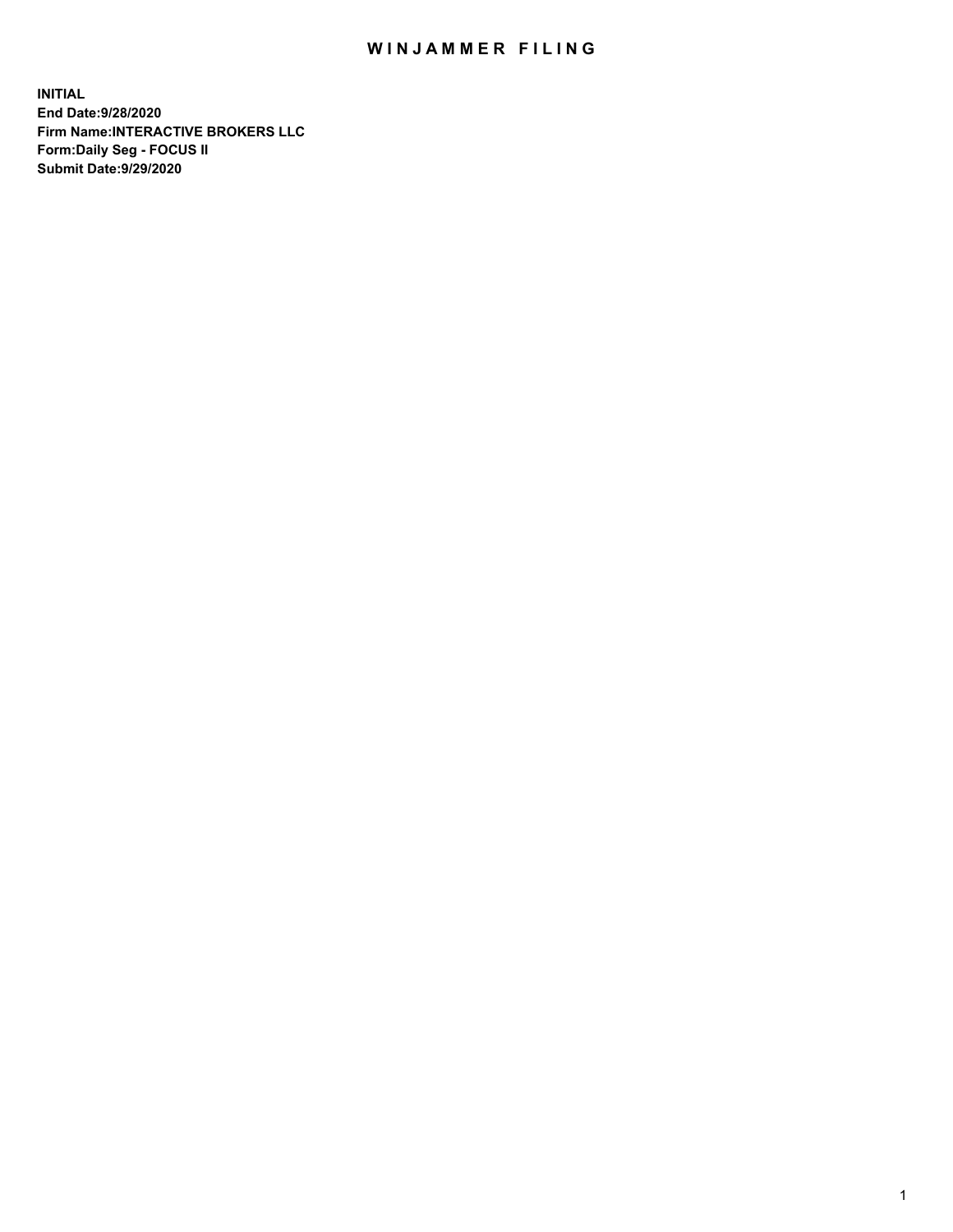**INITIAL End Date:9/28/2020 Firm Name:INTERACTIVE BROKERS LLC Form:Daily Seg - FOCUS II Submit Date:9/29/2020 Daily Segregation - Cover Page**

| Name of Company                                                                                                                                                                                                                                                                                                                | <b>INTERACTIVE BROKERS LLC</b>                                                                  |
|--------------------------------------------------------------------------------------------------------------------------------------------------------------------------------------------------------------------------------------------------------------------------------------------------------------------------------|-------------------------------------------------------------------------------------------------|
| <b>Contact Name</b>                                                                                                                                                                                                                                                                                                            | <b>James Menicucci</b>                                                                          |
| <b>Contact Phone Number</b>                                                                                                                                                                                                                                                                                                    | 203-618-8085                                                                                    |
| <b>Contact Email Address</b>                                                                                                                                                                                                                                                                                                   | jmenicucci@interactivebrokers.c<br>om                                                           |
| FCM's Customer Segregated Funds Residual Interest Target (choose one):<br>a. Minimum dollar amount: ; or<br>b. Minimum percentage of customer segregated funds required:%; or<br>c. Dollar amount range between: and; or<br>d. Percentage range of customer segregated funds required between:% and%.                          | $\overline{\mathbf{0}}$<br>$\overline{\mathbf{0}}$<br>155,000,000 245,000,000<br>0 <sub>0</sub> |
| FCM's Customer Secured Amount Funds Residual Interest Target (choose one):<br>a. Minimum dollar amount: ; or<br>b. Minimum percentage of customer secured funds required:%; or<br>c. Dollar amount range between: and; or<br>d. Percentage range of customer secured funds required between:% and%.                            | <u>0</u><br>$\overline{\mathbf{0}}$<br>80,000,000 120,000,000<br>0 <sub>0</sub>                 |
| FCM's Cleared Swaps Customer Collateral Residual Interest Target (choose one):<br>a. Minimum dollar amount: ; or<br>b. Minimum percentage of cleared swaps customer collateral required:% ; or<br>c. Dollar amount range between: and; or<br>d. Percentage range of cleared swaps customer collateral required between:% and%. | $\overline{\mathbf{0}}$<br>$\underline{\mathbf{0}}$<br>0 <sub>0</sub><br>00                     |

Attach supporting documents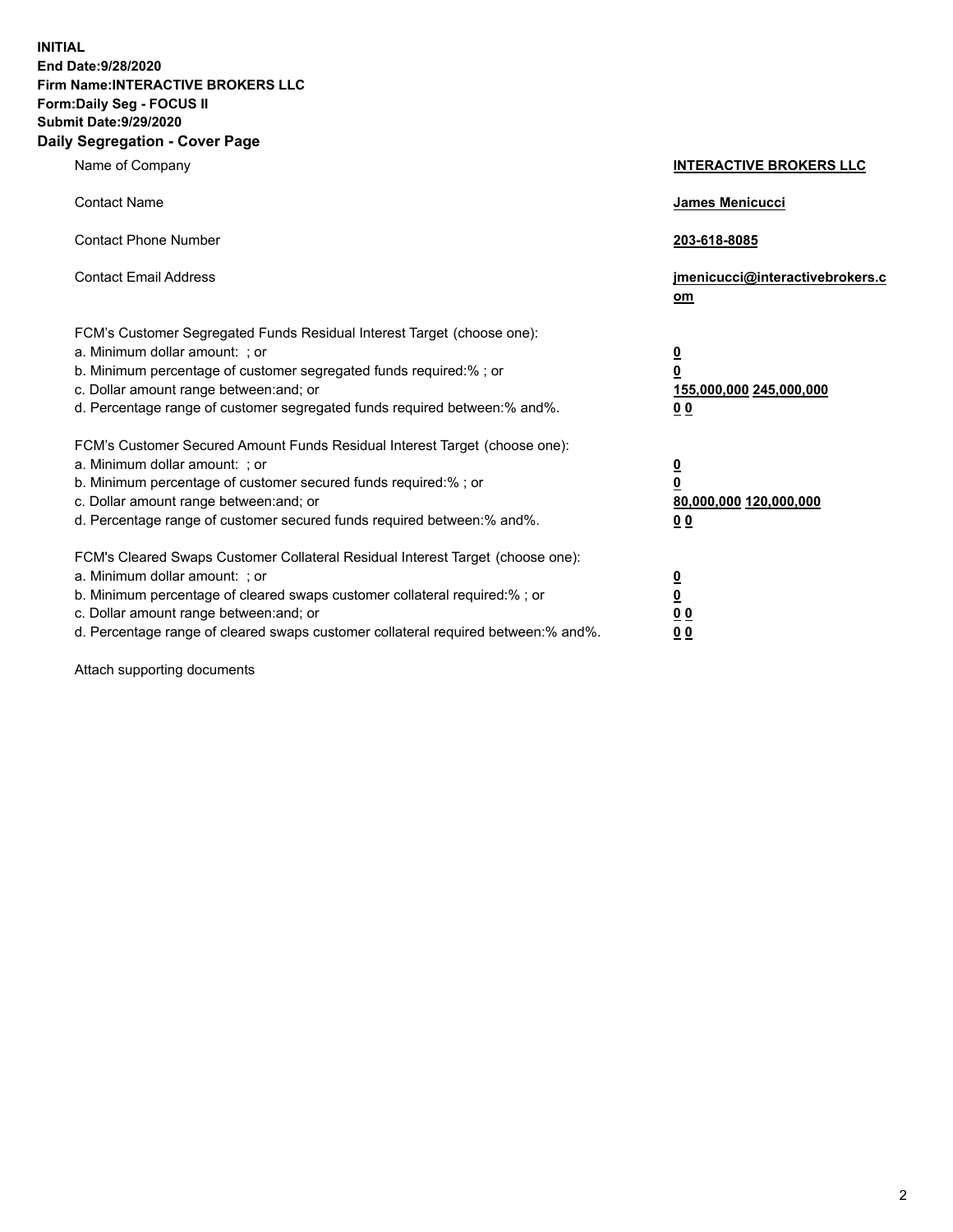**INITIAL End Date:9/28/2020 Firm Name:INTERACTIVE BROKERS LLC Form:Daily Seg - FOCUS II Submit Date:9/29/2020 Daily Segregation - Secured Amounts**

|     | Daily Segregation - Secureu Amounts                                                         |                                      |
|-----|---------------------------------------------------------------------------------------------|--------------------------------------|
|     | Foreign Futures and Foreign Options Secured Amounts                                         |                                      |
|     | Amount required to be set aside pursuant to law, rule or regulation of a foreign            | $0$ [7305]                           |
|     | government or a rule of a self-regulatory organization authorized thereunder                |                                      |
| 1.  | Net ledger balance - Foreign Futures and Foreign Option Trading - All Customers             |                                      |
|     | A. Cash                                                                                     | 599,975,873 [7315]                   |
|     | B. Securities (at market)                                                                   | $0$ [7317]                           |
| 2.  | Net unrealized profit (loss) in open futures contracts traded on a foreign board of trade   | -6,521,027 [7325]                    |
| 3.  | Exchange traded options                                                                     |                                      |
|     | a. Market value of open option contracts purchased on a foreign board of trade              | 3,169,205 [7335]                     |
|     | b. Market value of open contracts granted (sold) on a foreign board of trade                | -1,551,748 [7337]                    |
| 4.  | Net equity (deficit) (add lines 1. 2. and 3.)                                               | 595,072,303 [7345]                   |
| 5.  | Account liquidating to a deficit and account with a debit balances - gross amount           | 4,179 [7351]                         |
|     | Less: amount offset by customer owned securities                                            | 0 [7352] 4,179 [7354]                |
| 6.  | Amount required to be set aside as the secured amount - Net Liquidating Equity              | 595,076,482 [7355]                   |
|     | Method (add lines 4 and 5)                                                                  |                                      |
| 7.  | Greater of amount required to be set aside pursuant to foreign jurisdiction (above) or line |                                      |
|     | 6.                                                                                          | 595,076,482 [7360]                   |
|     | FUNDS DEPOSITED IN SEPARATE REGULATION 30.7 ACCOUNTS                                        |                                      |
| 1.  | Cash in banks                                                                               |                                      |
|     | A. Banks located in the United States                                                       |                                      |
|     | B. Other banks qualified under Regulation 30.7                                              | 44,890,605 [7500]                    |
| 2.  | Securities                                                                                  | 0 [7520] 44,890,605 [7530]           |
|     |                                                                                             |                                      |
|     | A. In safekeeping with banks located in the United States                                   | 499,912,000 [7540]                   |
|     | B. In safekeeping with other banks qualified under Regulation 30.7                          | 0 [7560] 499,912,000 [7570]          |
| 3.  | Equities with registered futures commission merchants                                       |                                      |
|     | A. Cash                                                                                     | $0$ [7580]                           |
|     | <b>B.</b> Securities                                                                        | $0$ [7590]                           |
|     | C. Unrealized gain (loss) on open futures contracts                                         | $0$ [7600]                           |
|     | D. Value of long option contracts                                                           | $0$ [7610]                           |
|     | E. Value of short option contracts                                                          | 0 [7615] 0 [7620]                    |
| 4.  | Amounts held by clearing organizations of foreign boards of trade                           |                                      |
|     | A. Cash                                                                                     | $Q$ [7640]                           |
|     | <b>B.</b> Securities                                                                        | $0$ [7650]                           |
|     | C. Amount due to (from) clearing organization - daily variation                             | $0$ [7660]                           |
|     | D. Value of long option contracts                                                           | $0$ [7670]                           |
|     | E. Value of short option contracts                                                          | 0 [7675] 0 [7680]                    |
| 5.  | Amounts held by members of foreign boards of trade                                          |                                      |
|     | A. Cash                                                                                     | 166,364,650 [7700]                   |
|     | <b>B.</b> Securities                                                                        | $0$ [7710]                           |
|     | C. Unrealized gain (loss) on open futures contracts                                         | 3,572,237 [7720]                     |
|     | D. Value of long option contracts                                                           | 3,169,205 [7730]                     |
|     | E. Value of short option contracts                                                          | <u>-1,551,748</u> [7735] 171,554,344 |
|     |                                                                                             | $[7740]$                             |
| 6.  | Amounts with other depositories designated by a foreign board of trade                      | $0$ [7760]                           |
| 7.  | Segregated funds on hand                                                                    | $0$ [7765]                           |
| 8.  | Total funds in separate section 30.7 accounts                                               | 716,356,949 [7770]                   |
| 9.  | Excess (deficiency) Set Aside for Secured Amount (subtract line 7 Secured Statement         | 121,280,467 [7380]                   |
|     | Page 1 from Line 8)                                                                         |                                      |
| 10. | Management Target Amount for Excess funds in separate section 30.7 accounts                 | 80,000,000 [7780]                    |
| 11. | Excess (deficiency) funds in separate 30.7 accounts over (under) Management Target          | 41,280,467 [7785]                    |
|     |                                                                                             |                                      |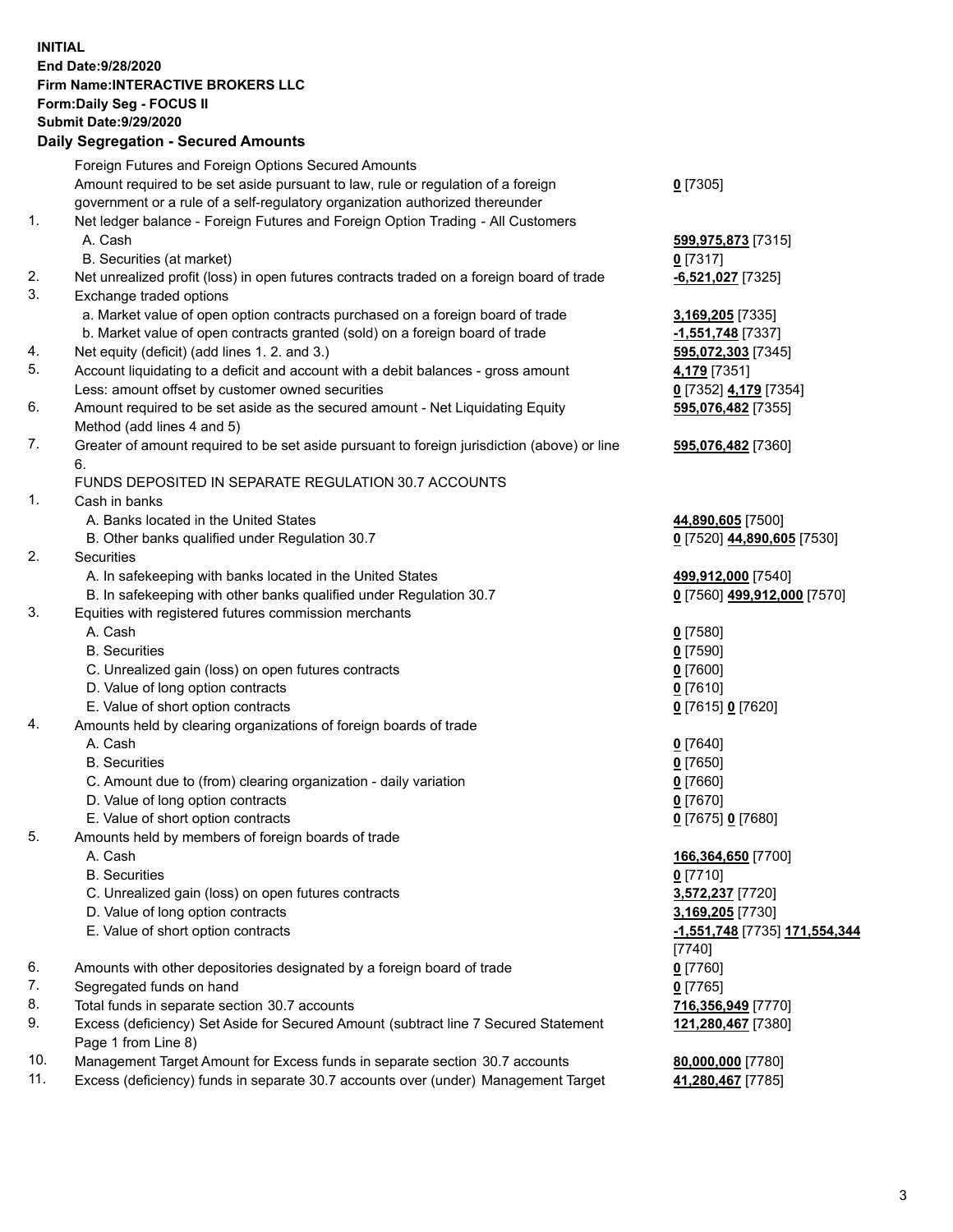**INITIAL End Date:9/28/2020 Firm Name:INTERACTIVE BROKERS LLC Form:Daily Seg - FOCUS II Submit Date:9/29/2020 Daily Segregation - Segregation Statement** SEGREGATION REQUIREMENTS(Section 4d(2) of the CEAct) 1. Net ledger balance A. Cash **5,348,774,605** [7010] B. Securities (at market) **0** [7020] 2. Net unrealized profit (loss) in open futures contracts traded on a contract market **-54,508,543** [7030] 3. Exchange traded options A. Add market value of open option contracts purchased on a contract market **297,981,734** [7032] B. Deduct market value of open option contracts granted (sold) on a contract market **-255,149,037** [7033] 4. Net equity (deficit) (add lines 1, 2 and 3) **5,337,098,759** [7040] 5. Accounts liquidating to a deficit and accounts with debit balances - gross amount **6,128,204** [7045] Less: amount offset by customer securities **0** [7047] **6,128,204** [7050] 6. Amount required to be segregated (add lines 4 and 5) **5,343,226,963** [7060] FUNDS IN SEGREGATED ACCOUNTS 7. Deposited in segregated funds bank accounts A. Cash **1,019,586,468** [7070] B. Securities representing investments of customers' funds (at market) **2,616,847,734** [7080] C. Securities held for particular customers or option customers in lieu of cash (at market) **0** [7090] 8. Margins on deposit with derivatives clearing organizations of contract markets A. Cash **7,271,594** [7100] B. Securities representing investments of customers' funds (at market) **1,854,850,177** [7110] C. Securities held for particular customers or option customers in lieu of cash (at market) **0** [7120] 9. Net settlement from (to) derivatives clearing organizations of contract markets **2,078,393** [7130] 10. Exchange traded options A. Value of open long option contracts **298,660,837** [7132] B. Value of open short option contracts **-256,031,210** [7133] 11. Net equities with other FCMs A. Net liquidating equity **0** [7140] B. Securities representing investments of customers' funds (at market) **0** [7160] C. Securities held for particular customers or option customers in lieu of cash (at market) **0** [7170] 12. Segregated funds on hand **0** [7150] 13. Total amount in segregation (add lines 7 through 12) **5,543,263,993** [7180] 14. Excess (deficiency) funds in segregation (subtract line 6 from line 13) **200,037,030** [7190] 15. Management Target Amount for Excess funds in segregation **155,000,000** [7194]

16. Excess (deficiency) funds in segregation over (under) Management Target Amount Excess

**45,037,030** [7198]